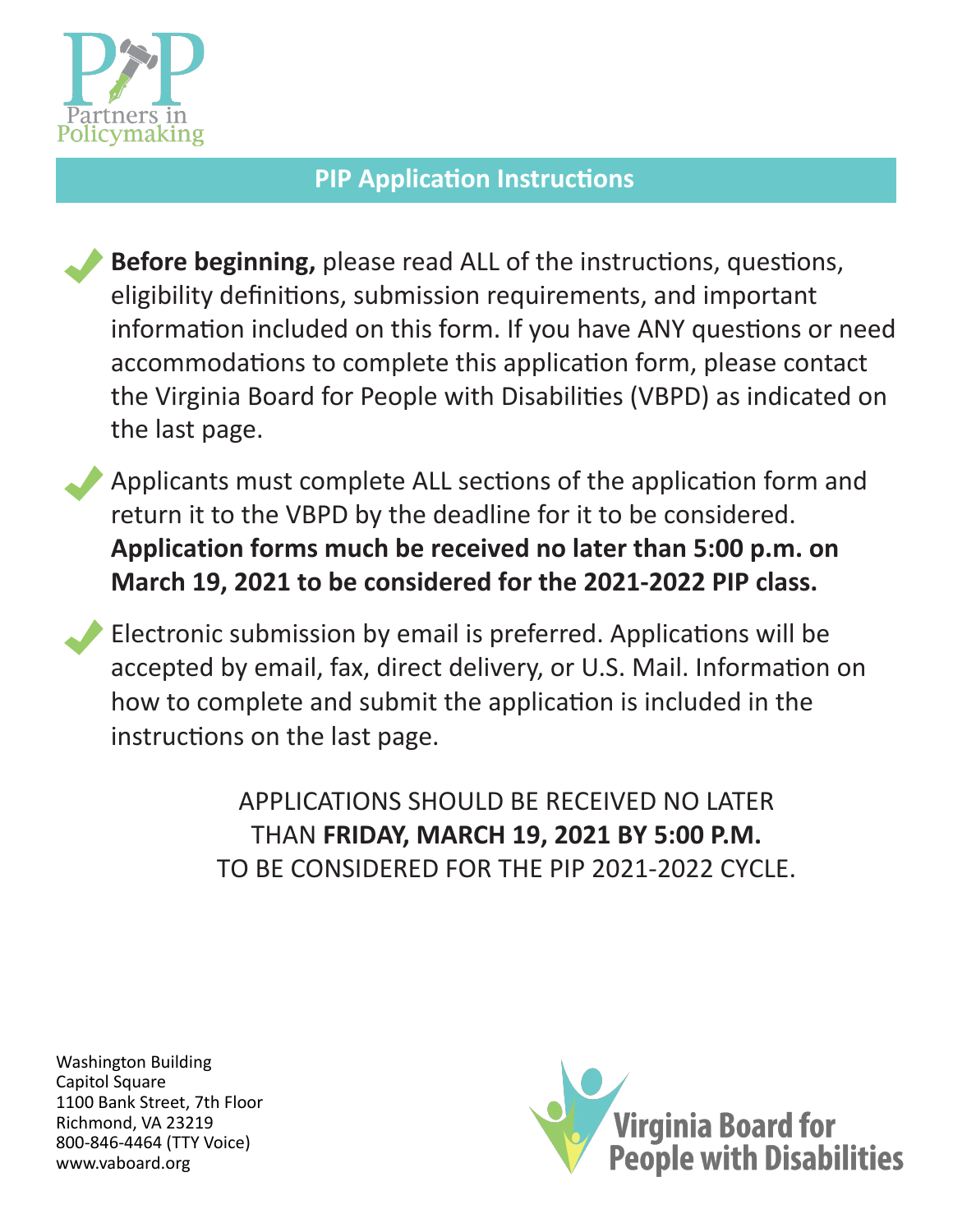

**Year Class** 

## **Application For Participation**

| <b>Application Information</b> |                                                                                                                                                                                                                           |
|--------------------------------|---------------------------------------------------------------------------------------------------------------------------------------------------------------------------------------------------------------------------|
| Name of Applicant              |                                                                                                                                                                                                                           |
| <b>Street Address</b>          |                                                                                                                                                                                                                           |
| City                           | County                                                                                                                                                                                                                    |
| State                          | Zip Code                                                                                                                                                                                                                  |
| Email                          | Alternate Email                                                                                                                                                                                                           |
| Phone                          | Alternate Phone                                                                                                                                                                                                           |
| Date of Birth                  | Ethnicity                                                                                                                                                                                                                 |
| Gender                         | )Male (<br>)Female                                                                                                                                                                                                        |
| <b>References</b>              |                                                                                                                                                                                                                           |
|                                | Please list three references and have each complete a letter of recommendation. Letters may be submitted<br>with the completed application or sent separately but must clearly identify the individual being recommended. |

| Name<br>_______ | Phone | Email |
|-----------------|-------|-------|
| Name            | Phone | Email |
| Name            | Phone | Email |

### **Definition of Developmental Disability**

- (A) In general, developmental disability means a severe, chronic disability of an individual that:
- (i) is attributable to a mental or physical impairment/combination of mental and physical impairments; (ii) is manifested before the individual attains the age 22; (iii) is likely to continue indefinitely; (iv) results in substantial functional limitations in three or more areas of major life activity, such as self-care, receptive and expressive language, learning, mobility, self-direction, capacity for independent living, and economic self-sufficiency; and (v) reflects the individual's needs for a combination and sequence of special, interdisciplinary, or generic services, individualized supports, or other forms of assistance that are lifelong or for an extended duration and are individually planned and coordinated.
- (B) An infant or young child (an individual from birth to age nine) who has substantial developmental delay, a specific congenital, and/or an acquired condition may be considered to have a developmental disability without meeting three or more of the criteria described in the clauses (i) through (v) in subparagraph (A) if the individual, without services and supports, has a high probablity of meeting those criteria later in life.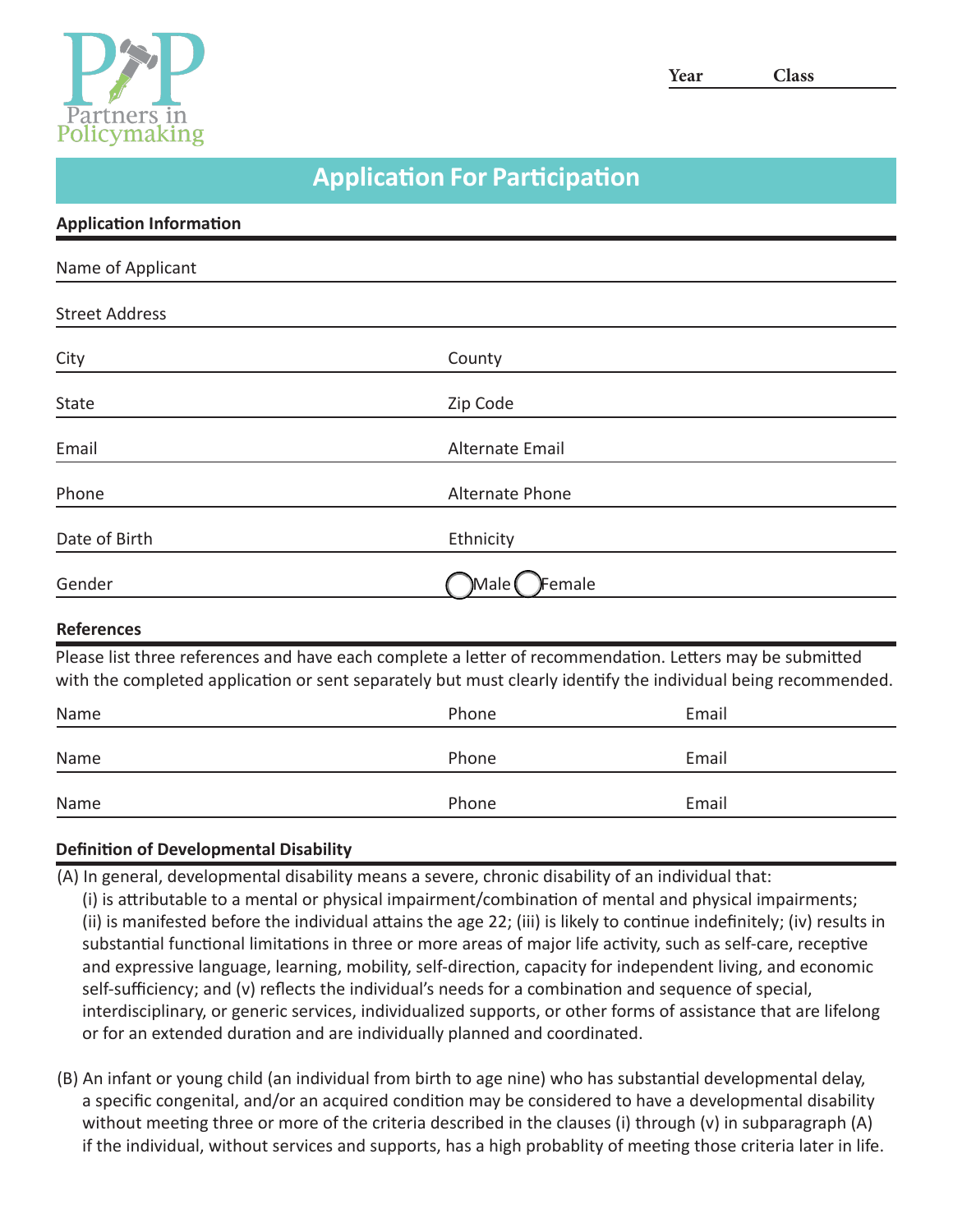

#### **Eligibility**

The VBPD uses the above definition of developmental disabilities to determine eligibility for participation in PIP.

Are you a person with a developmental disability? Are you a person with a developmental disability?

If so, please briefly describe your disability and how it affects your activities of daily life below.

Are you a parent of a child with a developmental disability?

| ÌYes | )No |
|------|-----|

If not, please specify the relationship you have with him or her below.

What is the age of your child?

Briefly describe your child's disability/disabilities and how his or her activities of daily living are affected.

#### **Questions**

Please be *concise* with your responses. If you are completing this form electronically, please respond below the line provided per question. You may seek assistance to complete your application. If you need to submit your responses in another format, the VBPD staff is happy to work with you.

Please tell us a little about yourself and family.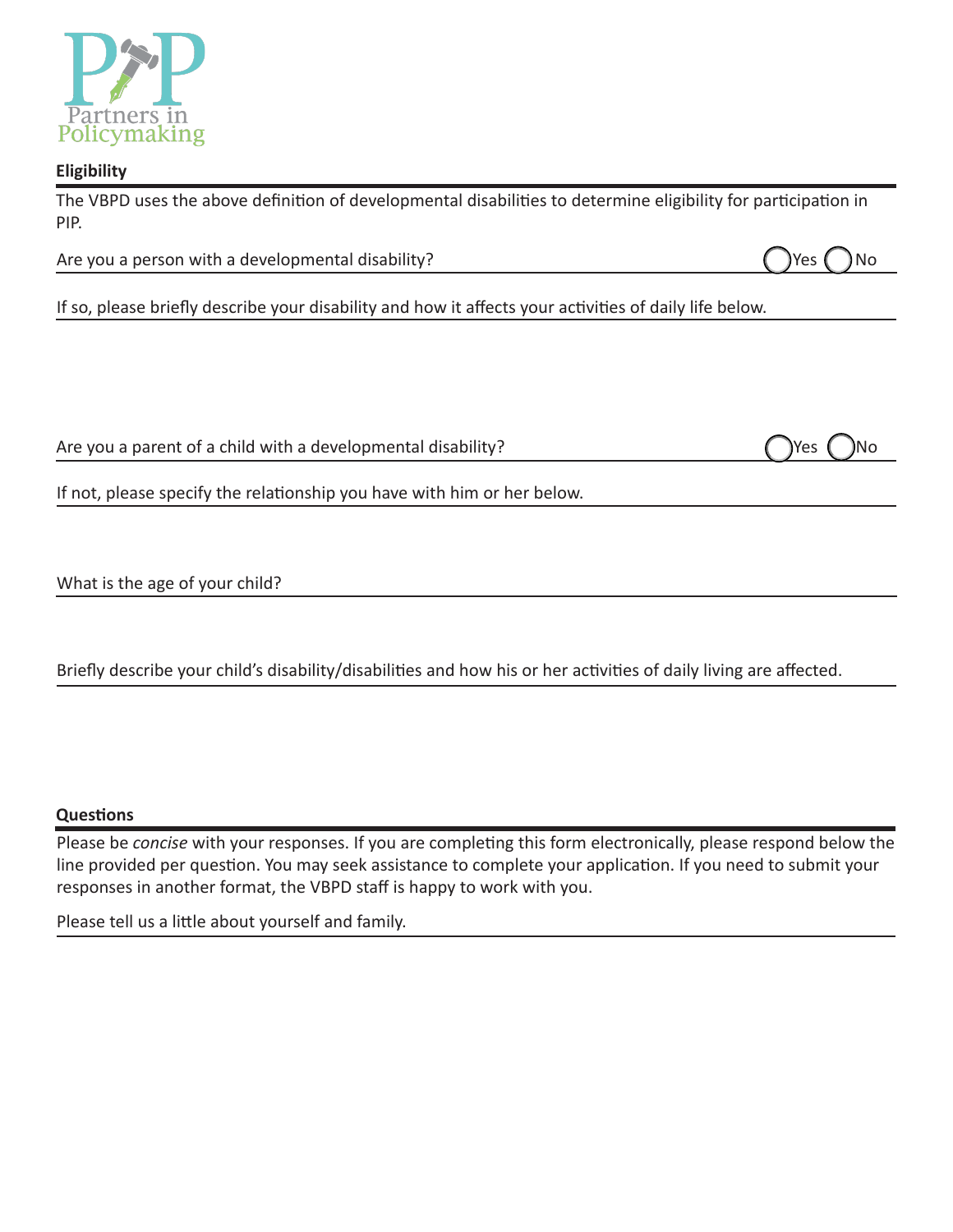

Please tell us about your views on community inclusion and integration.

What does the word advocacy mean to you? When have you demonstrated advocacy skills?

When have you been creative in getting services for yourself or someone else? How?

Advocacy can be an ongoing process. Tell us about an experience that shows your determination.

What would you like to see change in the current service delivery system? Please be specific and give details.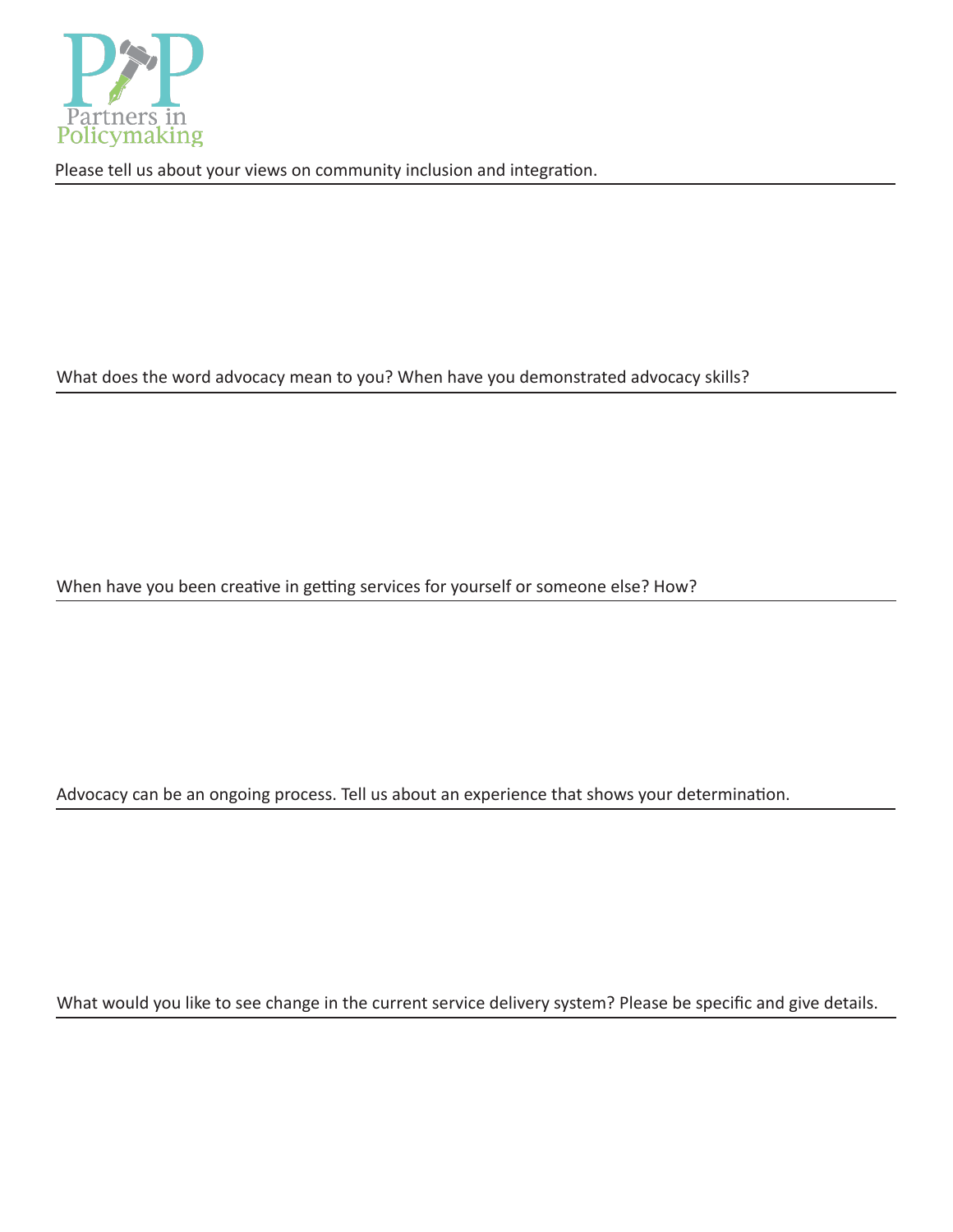

Tell us about your strengths and any unique experiences you have had.

List activities in which you regularly participate (employment, volunteer work, community service, board assignments, etc.).

Tell us about something you have done that shows you can complete a long-term project and share information with others.

What do you hope to gain from Partners in Policymaking?

How did you hear about PIP?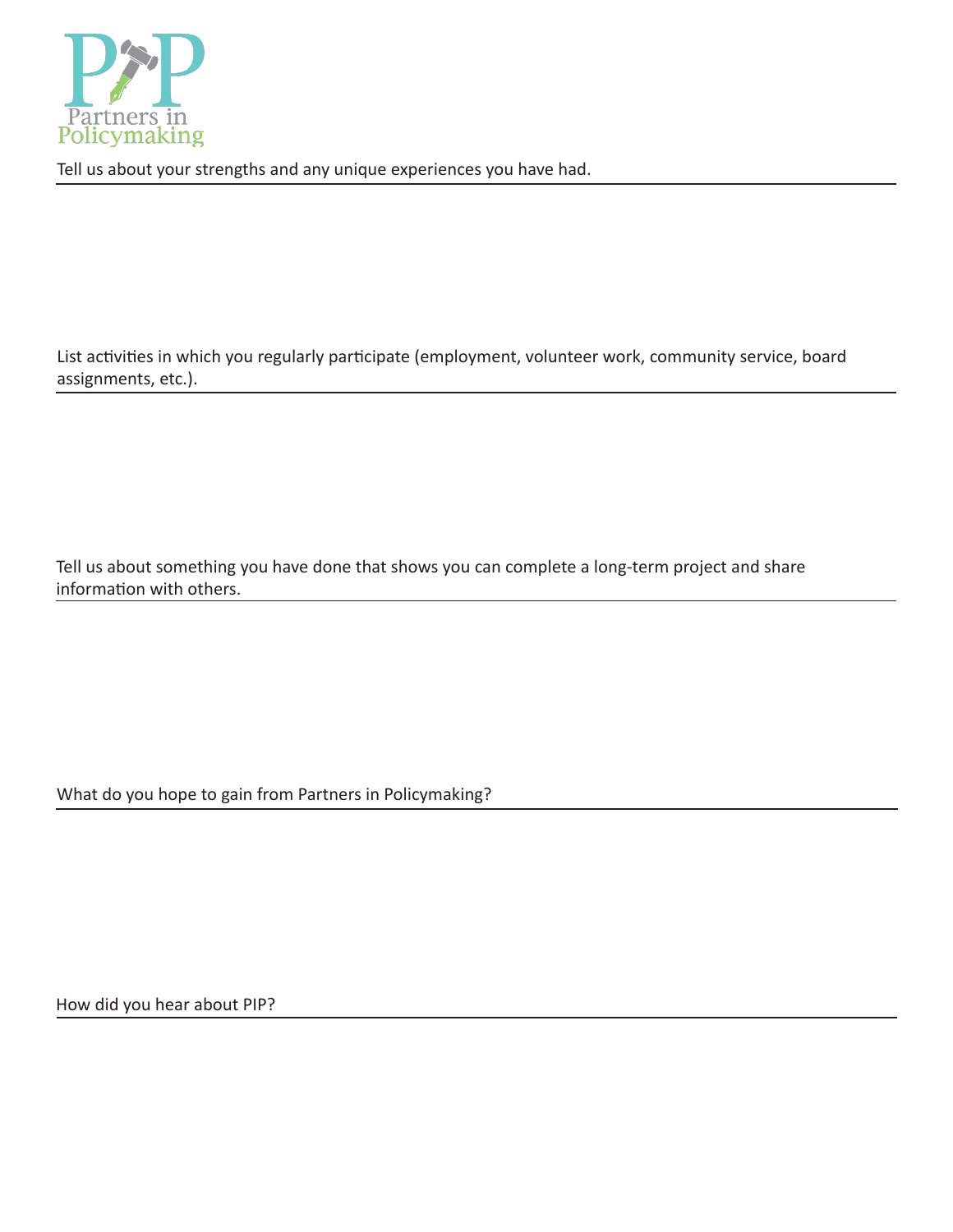

## **Participation Requirements**

PIP participants are people with developmental disabilities and/or parents of young children with developmental disabilities. Individuals participating in the program will attend advocacy training and skill-building workshops. Program participants will attend and participate in seven two-day sessions between September and April. Completion of this application and selection for the PIP program requires substantial commitment of time, motivation, and energy.

If accepted into the PIP program, I agree to:

- Attend and participate in ALL seven two-day sessions (sessions begin Friday at 1:00 p.m. and concludes Saturday at 3:00 p.m.).
- Complete all homework and class assignments.
- Complete one major project designed to meet competencies.

#### **COVID-19 Notice:**

Due to the coronavirus pandemic, this year's PIP session (Sept. 2021 - April 2022) may be delivered 100% virtually. We are hopeful a successful vaccine will be developed and distributed widely enough in time and allow the session to incorporate some in-person gatherings, but will do so only if it is deemed safe and appropriate. It is likely in that case the program would then contain both in-person and virtual meetings.

We encourage all applicants to be aware of these possibilities and be prepared to be flexible during the PIP weekend schedules that will remain on Fridays and Saturdays of the designated meeting dates with dramatically reduced time frames to accommodate virtual programming/presentations. The Board will keep all PIP 2021-2022 applicants informed regarding any decisions that are made about program delivery.

I give permission to the Board to share the answers to the questions on this application with PIP staff and members of the selection committee

By entering my name below, I certify that I am the applicant represented by the information on this application, as well as guarantee that all of the information provided is accurate to the best of my knowledge and has been voluntarily disclosed. For the purpose of the PIP application submission, the insertion of your name on the signature line qualifies as an electronic signature.

Signature Date Date

Washington Building Capitol Square 1100 Bank Street, 7th Floor Richmond, VA 23219 800-846-4464 (TTY Voice) <www.vaboard.org>

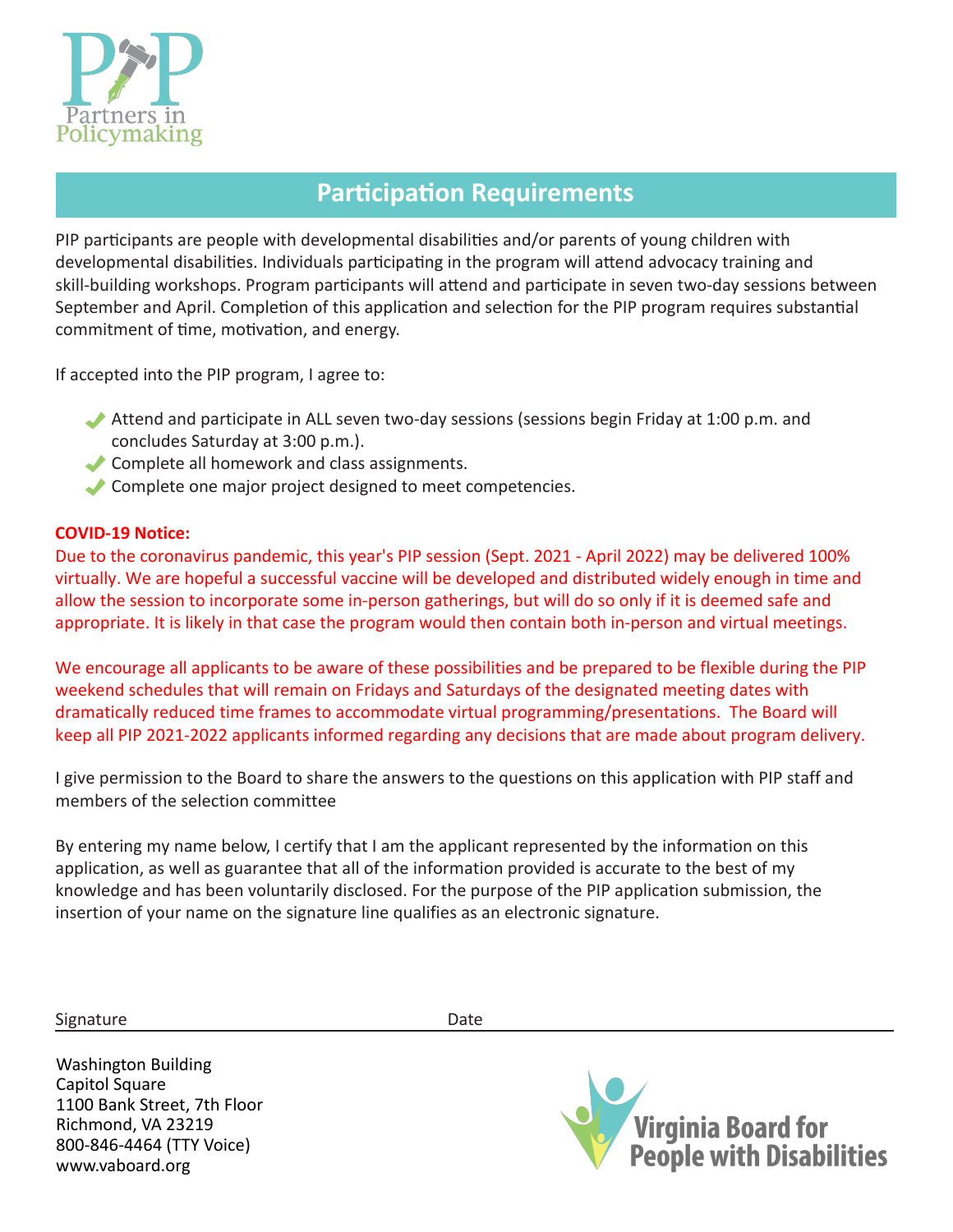

## **Application Checklist and Submission Instructions**

#### **Did You Remember To Do These Things?**

- Complete ALL sections of this application. Applications with incomplete sections will NOT be considered. Include three letters of recommendation (letters may be submitted separately but must clearly identify the
- individual being recommended and be recieved by the application deadline).
- Include any additional pages.

#### **To Complete and Submit Application by Email**

- If you are not already reading these PIP application form instructions online, go to <www.vaboard.org/policymaking.htm> and click on the link that says apply. When the PIP application form opens, save it to your computer and rename is as "FirstInitialLastName\_PIP.doc." For example, if your name is "Jane Smith," you would name the file "JSmith\_PIP.doc."
- Answer each of the questions on the application form by filling in the blanks provided and/or checking the appropriate circles. If you need to stop and start again later, remember to save the file before closing it so that you do not lose the answers to the questions that you have already completed.
- When you have finished completing the application form, save it. Prior to returning the application by email, be sure to include your electronic signature with your assurance that you are the applicant and that you have voluntarily supplied the requested information. For the purpose of the application submission, the insertion of your name on the signature line qualifies as an electronic signature.
- To submit the application form electronically, attach the saved file containing the completed form to a new email message and send it to: **[training@vbpd.virginia.gov](mailto:training@vbpd.virginia.gov)**

#### **To Complete and Submit by Fax**

- **• Option A**: Go to <www.vaboard.org/policymaking.htm>and download the electronic PDF as indicated above for email submission. Save and complete that form on your computer. Print the completed form.
- **• Option B**: Complete this printed copy of the application form by hand. You may attach pages with numbered responses, if necessary.
- Sign the application form signature page
- Fax all pages of the completed form to 804-786-1118

#### **To Complete and Submit by Mail**

- Complete application form using either Option A or B above.
- Sign the application form signature page.
- Mail or deliver all pages of the completed application, including the signed copy of the signature page, to the address listed below.

#### **Mail applications to:**

Partners in Policymaking Virginia Board for People with Disabilities 1100 Bank Street, 7th Floor Richmond, VA 23219